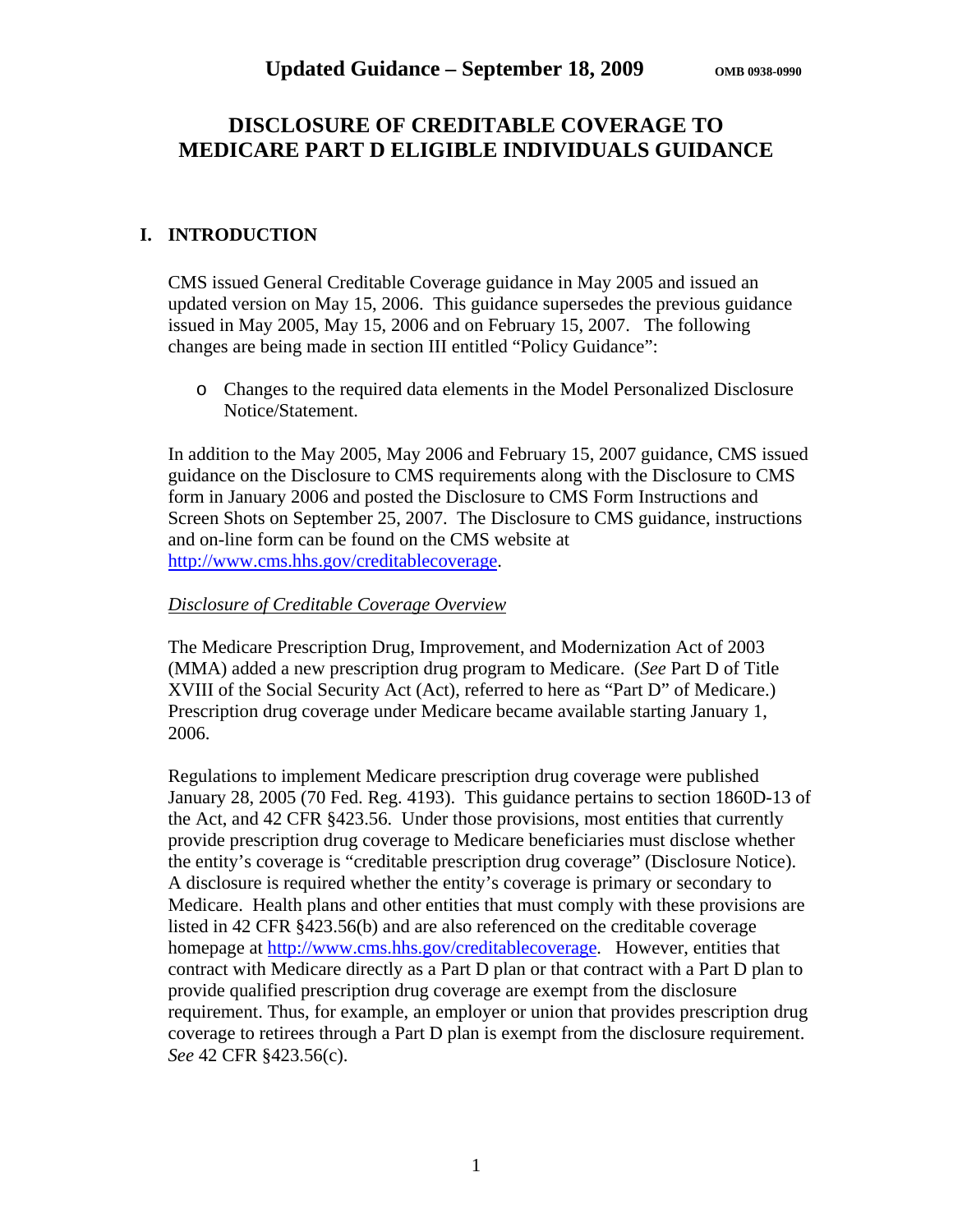Disclosure of whether prescription drug coverage is creditable provides Medicare beneficiaries with important information relating to their Medicare Part D enrollment. Beneficiaries who are not covered under creditable prescription drug coverage and who choose not to enroll before the end of their initial enrollment period for Part D may pay a higher premium on a permanent basis if they subsequently enroll in a Part D drug plan.

42 CFR §423.56 establishes certain requirements regarding Disclosure Notices, including rules regarding timing and general content requirements. This guidance provides additional information concerning those rules, including the form and manner of providing Disclosure Notices. It also addresses several principles relating to the determination of creditable coverage.

### **II. OVERVIEW OF REGULATORY REQUIREMENTS**

### *Disclosure to CMS*

42 CFR §423.56(e) requires all entities described in 42 CFR §423.56(b) to disclose to CMS whether their prescription drug coverage is creditable or non-creditable. The disclosure must be made to CMS on an annual basis, and upon any change that affects whether the coverage is creditable. CMS posted guidance on the timing, format, and the Disclosure to CMS Form on January 4, 2006 and published the Disclosure to CMS Form Instructions and Screen Shots on September 25, 2007. The Disclosure to CMS guidance, instructions and Disclosure to CMS form can be found on the CMS website at [http://www.cms.hhs.gov/creditablecoverage.](http://www.cms.hhs.gov/creditablecoverage)

### *Disclosure to Medicare Part D Eligible Individuals*

The Disclosure Notice must be provided to all Part D eligible individuals who are covered under, or who apply for, the entity's prescription drug coverage. Neither the statute nor the regulations create any exemption based on whether prescription drug coverage is primary or secondary coverage to Medicare Part D. Thus, for example, the Disclosure Notice requirement applies with respect to Medicare beneficiaries who are active employees, disabled, on COBRA, and are retired, as well as Medicare beneficiaries who are covered as spouses or dependents (including those spouses or dependents that may be disabled or on COBRA) under active employee coverage and retiree coverage.

While the entity that provides the coverage is responsible for providing the notice, nothing in the regulation prevents that entity from arranging to have it provided by a third party.

*Part D eligible individuals -* An individual is a Part D eligible individual if:

1. The individual is entitled to Medicare Part A and/or enrolled in Part B; and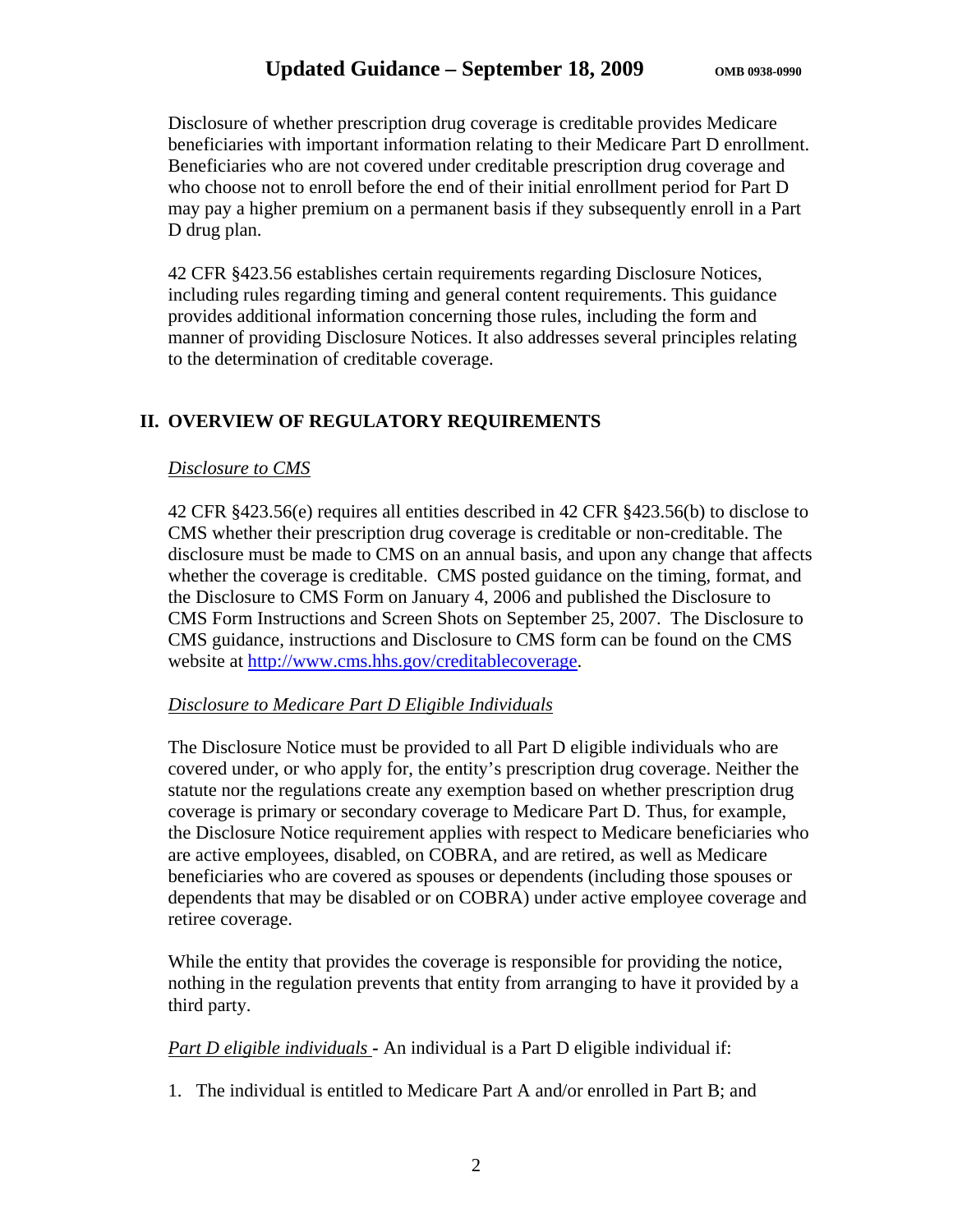2. The individual resides in the service area of a prescription drug plan (PDP) or of a Medicare Advantage plan that provides prescription drug coverage (MA-PD). (For purposes of the Part D regulations, an individual who is living abroad or is incarcerated is not eligible for Part D because he or she is not considered to "reside" in the service area of a Part D plan.)

NOTE: In general; an individual becomes "entitled to" Medicare Part A when the person actually has Part A coverage, and not simply when the person is first eligible. A person has Part A coverage without being subject to monthly Part A premiums if the person has attained age 65 and has monthly social security benefits or is a qualified railroad retirement beneficiary. Individuals under age 65 may also become entitled to Medicare Part A benefits if they receive at least 24 months of social security or railroad retirement benefits based on disability. An individual who is eligible for social security benefits but has not applied for such benefits becomes entitled to Medicare Part A only upon the filing of an application for Part A benefits.

Information about Medicare Part A and Part B eligibility and enrollment is provided in the CMS publication "Medicare & You" (publication number 10050). This publication is available on line at

[http://www.medicare.gov/Publications/Pubs/pdf/10050.pdf.](http://www.medicare.gov/Publications/Pubs/pdf/10050.pdf) Medicare beneficiaries should be directed to their local Social Security (or Railroad Retirement) office for questions about when and how to enroll in Medicare.

### *Enrollment in Part D*

The MMA established an Initial Enrollment Period (IEP) for Part D for all Medicare beneficiaries that began on November 15, 2005 and extended through May 15, 2006. After May 15, 2006, the Initial Enrollment Period for Part D is concurrent with the individual's IEP for Part B which is the 7-month period that begins 3 months before the month an individual first meets the eligibility requirements for Parts  $A \& B$  and ends 3 months after the month of first eligibility.

If, by the end of an individual's Initial Enrollment Period for Part D, the individual has not enrolled in a Medicare prescription drug plan and does not have creditable prescription drug coverage for any continuous period of 63 days or longer following the end of the IEP, the individual may have to pay a higher premium charge for late enrollment.

As stated in 42 CFR §423.56(a)(3)(iii), an individual who becomes entitled to Medicare Part A or enrolled in part B for a retroactive effective date has an initial enrollment beginning with the month in which notification of the Medicare determination is received and ending on the last day of the third month following the month in which the notification was received.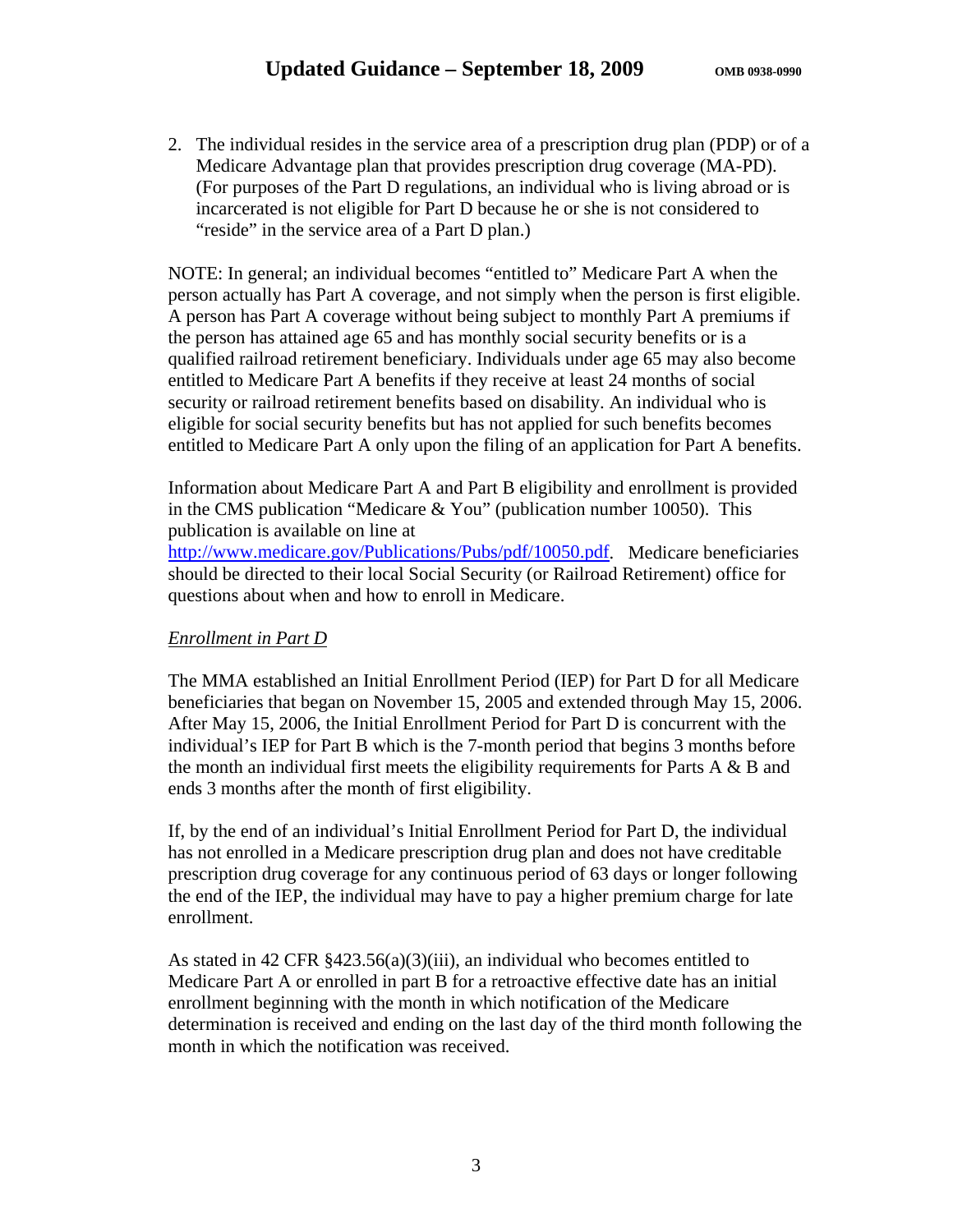### *Late Enrollment Penalty (Also referred to as "Higher Premium Charge")*

42 CFR §423.46 provides for a late enrollment penalty for Part D eligible individuals who enroll in a Part D drug plan after experiencing a lapse in creditable prescription drug coverage for any continuous period of sixty-three (63) days or longer after the end of their initial Part D enrollment period. The higher premium charge is based on the number of months that the individual did not have creditable coverage. The premium that would otherwise apply is increased by at least 1% of the base beneficiary premium (which is set by CMS and published each year) for each month without creditable coverage. This penalty may apply for as long as the individual remains enrolled in Part D. The individual's higher premium charge will be recalculated each year, because the base beneficiary premium changes annually.

Part D eligible individuals who remain covered under a prescription drug plan that is providing creditable prescription drug coverage will not be assessed a late enrollment penalty if they enroll in Medicare prescription drug coverage within the required time frames at a later date. Individuals who involuntarily lose creditable prescription drug coverage will have a sixty (60) day Special Enrollment Period (SEP) to enroll in a Part D plan. However, they may be assessed a late enrollment penalty if they choose to drop coverage, or lose coverage, and do not promptly take advantage of the resulting Special Enrollment Period. If they go without any creditable coverage for a continuous period of 63 days or longer they may be subject to a late enrollment penalty.

Medicare eligible individuals that delay enrolling in Part D coverage may be required to provide proof that they have maintained creditable prescription drug coverage since the end of their initial enrollment period for Part D. Otherwise, the individual may be subject to the late enrollment penalty. Proof of creditable coverage prescription drug coverage can include, but is not limited to: copies of any disclosure notices provided to them by any entity(s) that provided prescription drug coverage.

Generally, Part D eligible individuals, who are covered under a prescription drug plan that is not creditable prescription drug coverage, need to enroll in a Part D plan during their Initial Enrollment Period for Part D if they do not want to be subject to a late enrollment penalty when they enroll in a Medicare drug plan at a later time. There are limited times each year in which beneficiaries can enroll (including the Annual Coordinated Election Period from November  $15<sup>th</sup>$  to December  $31<sup>st</sup>$  each year), and if they do not enroll during their initial open enrollment period, they may pay a late enrollment penalty if they choose to join at a later time.

**DISCLAIMER:** The above information regarding late enrollment penalties under Medicare is intended to give entities general information regarding the provisions contained in the regulation at 42 CFR  $\S 423.46$  and  $\S 423.286$  (c)(3) and in 70 Fed. Reg. 13397, 13399 (March 21, 2005).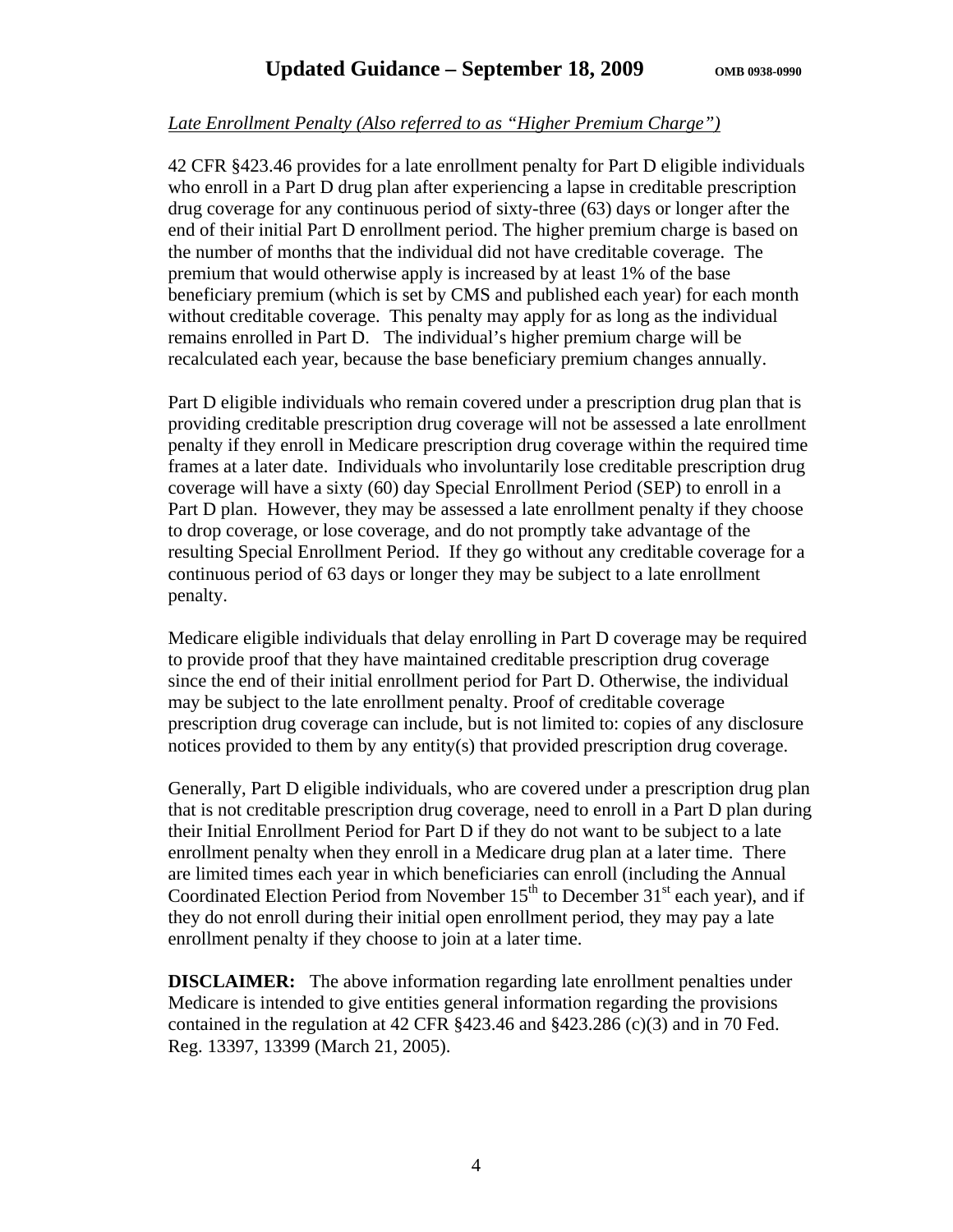### *Creditable Coverage Definition and Determination*

As defined in 42 CFR §423.56(a), coverage is creditable if the actuarial value of the coverage equals or exceeds the actuarial value of standard Medicare prescription drug coverage, as demonstrated through the use of generally accepted actuarial principles and in accordance with CMS actuarial guidelines. In general, this actuarial determination measures whether the expected amount of paid claims under the entity's prescription drug coverage is at least as much as the expected amount of paid claims under the standard Medicare prescription drug benefit.

This determination is identical to the first prong of the actuarial equivalence test (gross test) that is applied in 42 CFR §423.884 when an employer or union applies for the retiree drug subsidy under that section. It does not take into account whether or to what degree the coverage is financed by the individual or entity.

For plans that have multiple benefit options, the regulation requires that entities apply the actuarial value test separately for each benefit option. A benefit option is defined in 42 CFR §§423.882 as a particular benefit design, category of benefits, or costsharing arrangement offered within a group health plan.

### **III. POLICY GUIDANCE**

The following are clarifications and other guidance relating to the above requirements:

#### *Attestation*

The determination of creditable coverage status does not require an attestation by a qualified actuary unless the entity is an employer or union electing the retiree drug subsidy. *See* 42 CFR §423.884(d).

### *Benefit Designs for Simplified Determination of Creditable Coverage Status*

If an entity is not an employer or union that is applying for the retiree drug subsidy, it can use the simplified determination of creditable coverage status annually to determine whether its prescription drug plan coverage is creditable or not. The plan will be determined to be creditable if the prescription drug plan design meets all four of the standards set forth below. However, the standards listed under  $4(a)$  and  $4(b)$ below may not be used if the entity's plan has prescription drug benefits that are integrated with benefits other than prescription drug coverage (i.e., medical, dental, etc.). Integrated plans must satisfy the standard in 4(c).

A prescription drug plan is deemed to be creditable if it: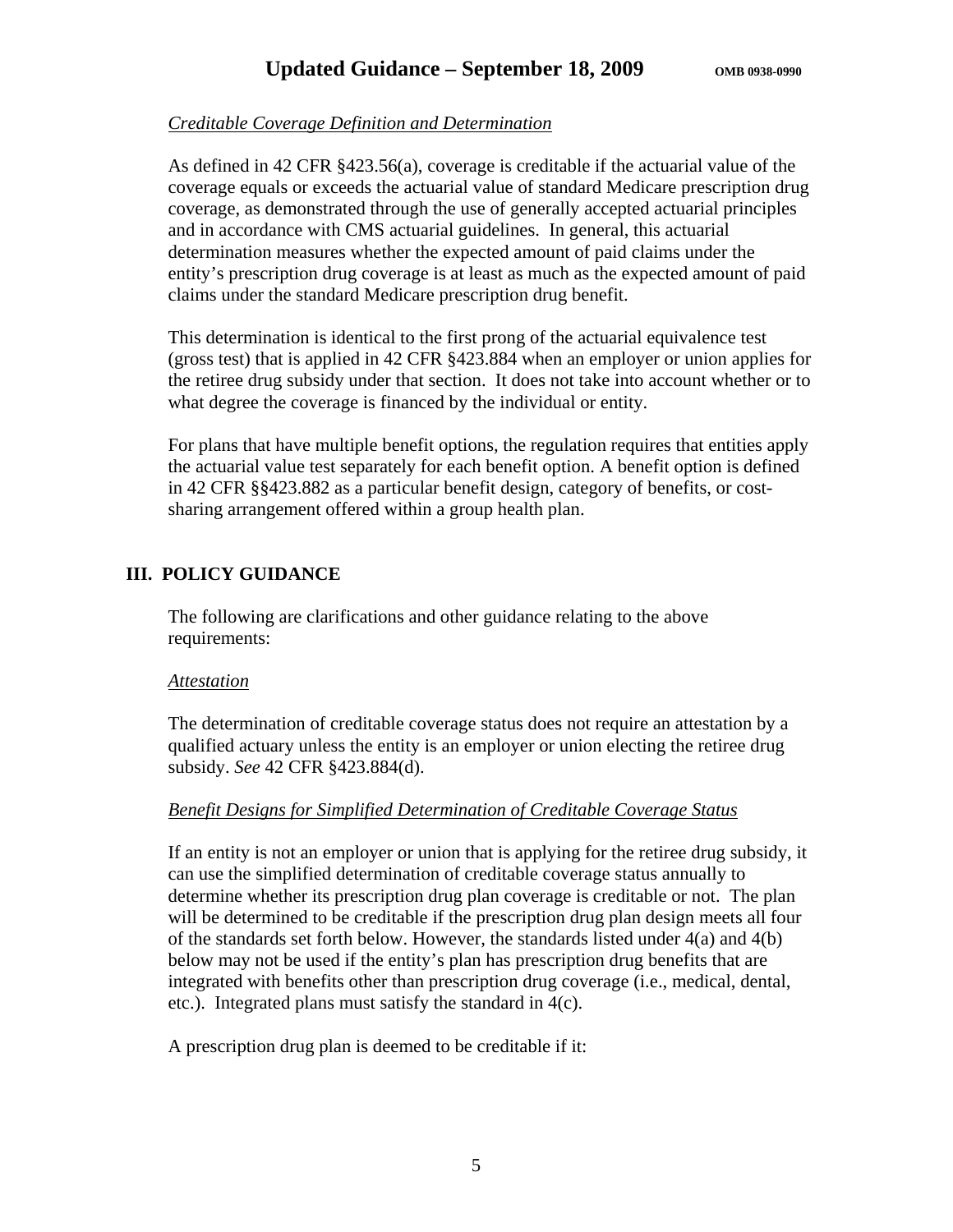- 1. Provides coverage for brand and generic prescriptions;
- 2. Provides reasonable access to retail providers;
- 3. The plan is designed to pay on average at least 60% of participants' prescription drug expenses; and
- 4. Satisfies at least one of the following:
	- a. The prescription drug coverage has no annual benefit maximum benefit or a maximum annual benefit payable by the plan of at least \$25,000;
	- b. The prescription drug coverage has an actuarial expectation that the amount payable by the plan will be at least \$2,000 annually per Medicare eligible individual; or
	- c. For entities that have integrated health coverage, the integrated health plan has no more than a \$250 deductible per year, has no annual benefit maximum or a maximum annual benefit payable by the plan of at least \$25,000, and has no less than a \$1,000,000 lifetime combined benefit maximum.

*Integrated Plan -* An integrated plan is any plan of benefits that is offered to a Medicare eligible individual where the prescription drug benefit is combined with other coverage offered by the entity (i.e., medical, dental, vision, etc.) and the plan has all of the following plan provisions:

- 1. a combined plan year deductible for all benefits under the plan,
- 2. a combined annual benefit maximum for all benefits under the plan, and/or
- 3. a combined lifetime benefit maximum for all benefits under the plan.

A prescription drug plan that meets the above parameters is considered an integrated plan for the purpose of using the simplified method and would have to meet steps 1, 2, 3 and 4(c) of the simplified method If it does not meet all of the criteria, then it is not considered to be an integrated plan and would have to meet steps 1, 2, 3 and either  $4(a)$  or  $4(b)$ .

NOTE: If the entity cannot use the Simplified Determination method stated above to determine the creditable coverage status of the prescription drug plan offered to Medicare eligible individuals, then the entity must make an actuarial determination annually of whether the expected amount of paid claims under the entity's prescription drug coverage is at least as much as the expected amount of paid claims under the standard Medicare prescription drug benefit.

### *Content of Creditable/Non-Creditable Coverage Disclosures from Entity to Beneficiaries.*

CMS has provided model/sample language that entities can (but are not required to) use when disclosing creditable coverage status to beneficiaries. CMS issued initial Model Disclosure Notices in May 2005 to be used for the period of November 15, 2005 through May 14, 2006. Model Creditable and Non-Creditable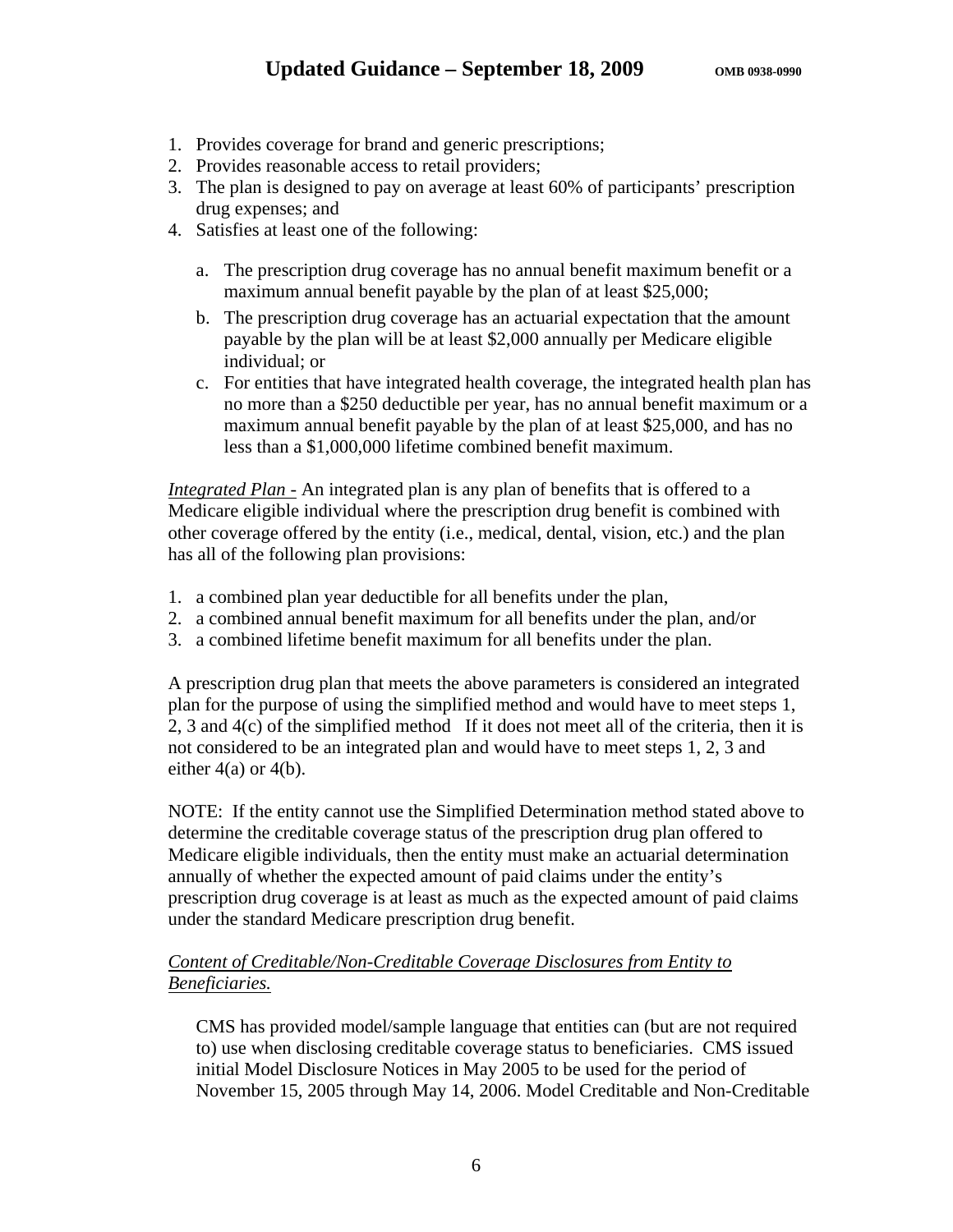disclosure notice language that entities can use for annual disclosure to new plan enrollees (those with Part D Initial Enrollment Periods on or after May 15, 2006), for use upon request by a Medicare eligible individual, and for use in future plan years have been posted on the CMS website at [http://www.cms.hhs.gov/creditablecoverage.](http://www.cms.hhs.gov/creditablecoverage)

CMS recommends that entities complete the personalized box on of the Model Creditable and Non-Creditable Disclosure Notice if an individual requests a copy of a disclosure notice. Individuals may submit a copy of a personalized disclosure notice as proof of prior creditable coverage when enrolling in a Part D plan. If the entity chooses to not use the Model Disclosure Notices, they can provide a personalized statement of creditable coverage which contains all of the following elements:

- o individual's first and last name;
- o individual's date of birth or unique member identification number;
- o entity name and contact information;
- o statement that the entity's plan was determined by the entity to be creditable or non-creditable coverage; and
- o The date ranges of creditable coverage.

### **ENTITIES THAT CHOOSE NOT TO USE THE MODEL/SAMPLE DISCLOSURE NOTICE LANGUAGE MUST PROVIDE DISCLOSURE NOTICES THAT MEET THE FOLLOWING CONTENT STANDARDS:**

### **Content of Coverage Disclosures from Entity to Beneficiaries – Creditable Coverage**

If the prescription drug coverage offered by the entity is determined to be Creditable Coverage, a disclosure notice will be considered to meet these requirements if it addresses the following information elements:

- 1. That the entity has determined that the prescription drug coverage it provides is creditable;
- 2. The meaning of creditable coverage, i.e., that the amount the plan expects to pay on average for prescription drugs for individuals covered by the plan in the applicable year for which the disclosure notice is being provided is the same or more than what standard Medicare prescription drug coverage would be expected to pay on average; and
- 3. An explanation of why creditable coverage is important and a caution that even though coverage is creditable, the person could be subject to payment of higher Part D premiums if the person subsequently has a break in creditable coverage of 63 continuous days or longer before enrolling in a Part D plan.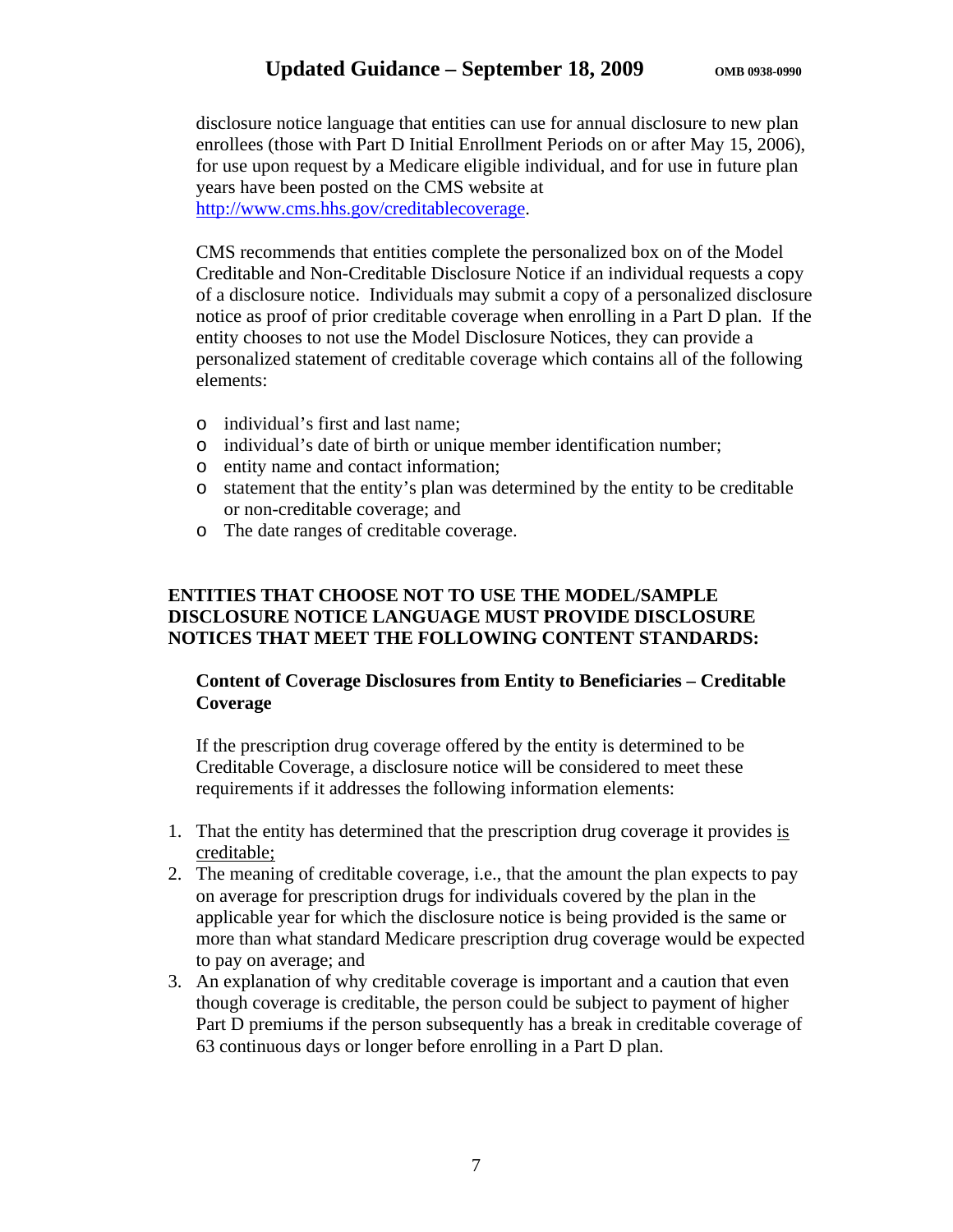CMS recommends that the entities also provide the following clarifications in their disclosure statements:

- o An explanation of an individual's rights to a notice, i.e., the times when an individual can expect to receive a notice and the times that an individual can request a copy of the notice.
- o An explanation of the benefit plan provisions/options that affect Part D eligible individuals (or their dependents) that are related to Part D and their benefit plan. These options may include, for example:
	- o that they can retain their existing coverage and choose not to enroll in a Part D plan; or
	- o that they can enroll in a Part D plan as a supplement to, or in lieu of, the other coverage.
	- o if their existing prescription drug coverage is under a Medigap policy, that they cannot have both their existing prescription drug coverage and Part D coverage, and that if they enroll in Part D coverage, they should inform their Medigap insurer of that fact, and the Medigap insurer must remove the prescription drug coverage from the Medigap policy and adjust the premium as of the date the Part D coverage starts.

#### *Recommended CMS language insert for Medigap insurers:*

*If you decide you do not want to enroll in one of the new plans that provide Medicare prescription drug coverage, you can keep your current Medigap policy without changes. However, you cannot have prescription drug benefits from both a Medigap policy with [Name of Entity] and a Medicare prescription drug plan at the same time. So if you enroll in one of the plans that provide Medicare prescription drug coverage and wish to keep your Medigap policy, please let us know as soon as possible. Federal law requires us to remove the prescription drug benefit from your Medigap policy and your premium will be adjusted.* 

*If you choose to get your Medicare prescription drug coverage through a Medicare Advantage plan, which is a company such as an HMO that contracts with the federal government to provide your Medicare benefits, you may decide it is best for you to cancel your Medigap policy with [Name of Entity]. This is because a Medigap policy can't work with a Medicare Advantage plan.* 

*In making your decision about what to do, please keep in mind that recent changes in law require us to make certain changes to our Medigap plans. These changes will have an effect on future premiums, especially for policies with drug benefits. Please contact us so we can discuss the likely differences in premiums over time among your different choices.* 

o Whether the covered individuals and/or their covered dependents will still be eligible to receive all of their current health coverage if they or their dependents enroll in a Medicare prescription drug plan.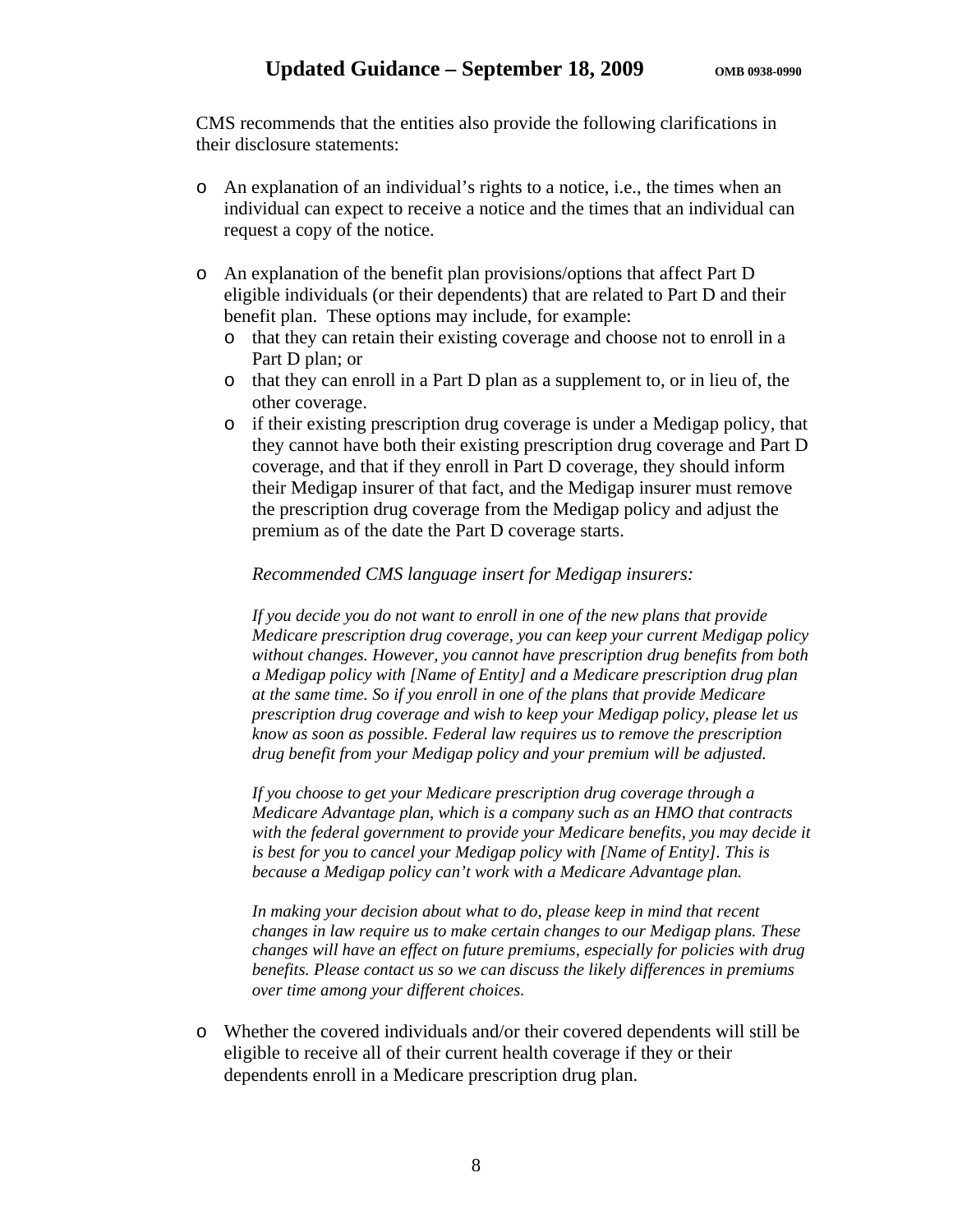## Updated Guidance – September 18, 2009 OMB 0938-0990

#### *Recommended CMS language:*

*Your current coverage pays for other health expenses in addition to prescription drug. If you enroll in a Medicare prescription drug plan, you and your eligible dependents will [or will not] still be eligible to receive all of your current health and prescription drug benefits.*

o A clarification of the circumstances (if any) under which the individual could re-enroll in his/her prescription drug coverage if they drop their current coverage and enroll in Medicare prescription drug coverage and later drop the Medicare coverage. (For Medigap insurers, a clarification that the individual cannot get his/her prescription drug coverage back under such circumstances).

#### *Recommended CMS language- Non-Medigap Issuers:*

*If you drop your current prescription drug coverage and enroll in Medicare prescription drug coverage, you may (or may not) enroll back into the [Name of Entity] benefit plan during an open enrollment period under the [Name of Entity] benefit plan.* 

*Recommended CMS language- Medigap Issuers:* 

*If you drop your current prescription drug coverage and enroll in Medicare prescription drug coverage, you cannot get back the prescription drug benefits in the [Name of Entity] Medigap policy.* 

o Information on how to get extra help paying for a Medicare prescription drug plan including the contact information for the Social Security Administration (SSA).

Recommended CMS language:

*For people with limited income and resources, extra help paying for a Medicare prescription drug plan is available. Information regarding this program is available through the Social Security Administration (SSA). For more information about this extra help, visit SSA online at [www.socialsecurity.gov](http://www.socialsecurity.gov/), or call them at 1-800-772-1213 (TTY 1-800-325- 0778).* 

### **Content of Coverage Disclosures from Entity to Beneficiaries – Non-Creditable Coverage**

If the prescription drug coverage offered by the entity is determined to be Non-Creditable Coverage, the disclosure notice to the individual a disclosure notice will be considered to meet these requirements if it addresses the following information elements in its Non-Creditable Coverage Disclosure Statement: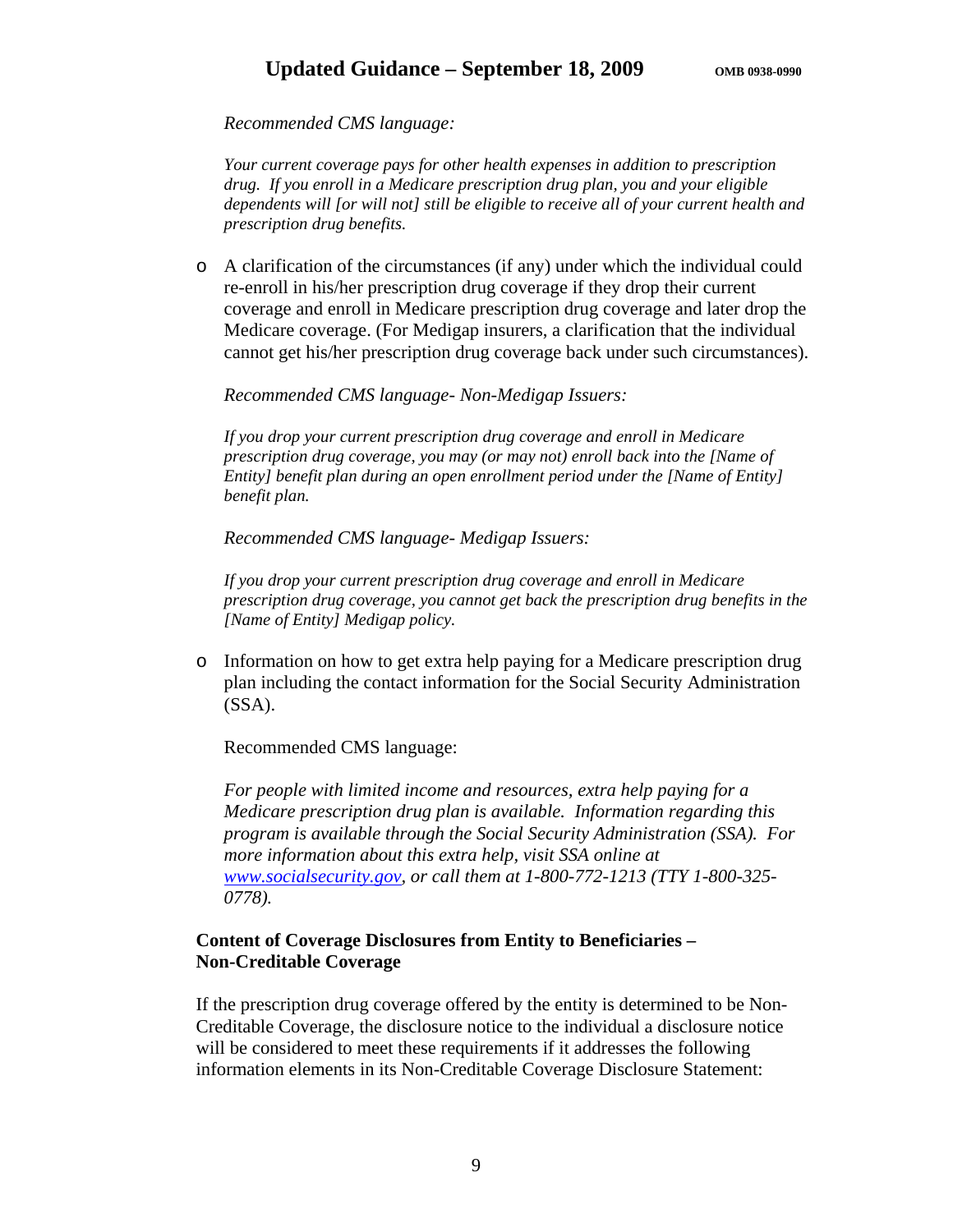- 1. That the entity has determined that the prescription drug coverage it provides is not creditable;
- 2. The meaning of creditable coverage, i.e., that the amount the plan expects to pay on average for prescription drugs for individuals covered by the plan in the applicable year is less than what standard Medicare prescription drug coverage would be expected to pay on average;
- 3. That an individual generally may only enroll in a Part D plan from November  $15<sup>th</sup>$ through December  $31<sup>st</sup>$  of each year; and
- 4. An explanation of why creditable coverage is important and that the individual may be subject to payment of higher Part D premiums if the person fails to enroll in a Part D plan when first eligible.

CMS recommends that the entities also provide the following clarifications in their disclosure statements:

- o An explanation of an individual's rights to a notice, i.e., the times when a individual can expect to receive a notice and the times that an individual can request a copy of the notice.
	- o An explanation of the benefit plan provisions/options that affect Part D eligible individuals (or their dependents) that are related to Part D and their benefit plan. These options may include, for example:
	- o that they can retain their existing coverage and choose not to enroll in a Part D plan; or
	- o that they can enroll in a Part D plan as a supplement to, or in lieu of, the other coverage.
	- o if their existing prescription drug coverage is under a Medigap policy, that they cannot have both their existing prescription drug coverage and Part D coverage, and that if they enroll in Part D coverage, they should inform their Medigap insurer of that fact, and the Medigap insurer must remove the prescription drug coverage from the Medigap policy and adjust the premium, as of the date the Part D coverage starts.

*Recommended CMS language insert for Medigap insurers:* 

*If you decide you do not want to enroll in one of the new plans that provide Medicare prescription drug coverage, you can keep your current Medigap policy with [Name of Entity] without changes. However, you cannot have prescription drug benefits from both a Medigap policy and a Medicare prescription drug plan at the same time. So if you enroll in one of the plans that provide Medicare prescription drug coverage and wish to keep your Medigap policy, please let us know as soon as possible. Federal law requires us to remove the prescription drug benefit from your Medigap policy and your premium will be adjusted.* 

*If you choose to get your Medicare prescription drug coverage through a Medicare Advantage plan, which is a company such as an HMO that contracts with the federal government to provide your Medicare benefits, you may decide it*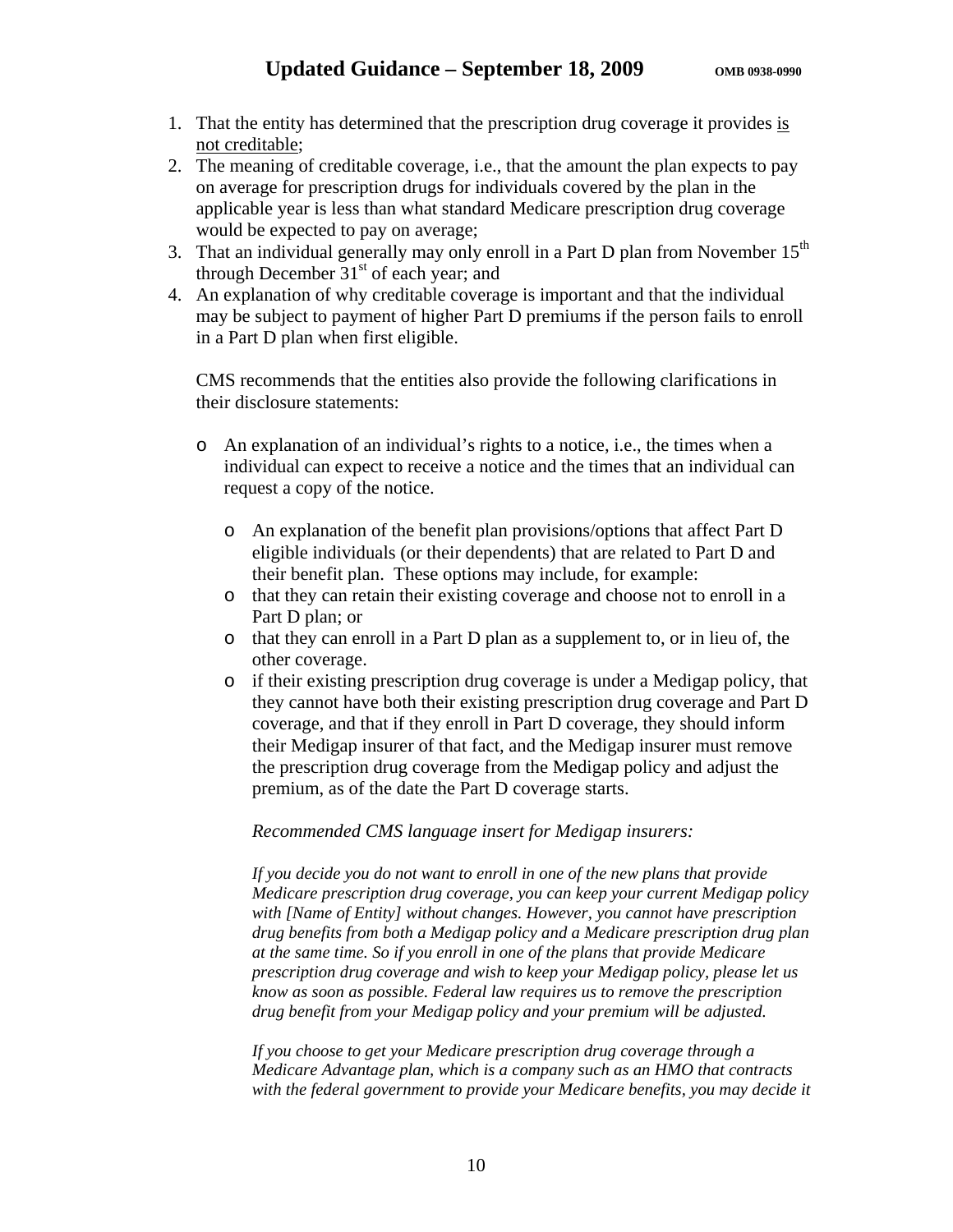### Updated Guidance – September 18, 2009 OMB 0938-0990

*is best for you to cancel your Medigap policy with [Name of Entity]. This is because a Medigap policy can't work with a Medicare Advantage plan.* 

*In making your decision about what to do, please keep in mind that recent changes in law require us to make certain changes to our Medigap plans. These changes will have an effect on future premiums, especially for policies with drug benefits. Please contact us so we can discuss the likely differences in premiums over time among your different choices.* 

o Whether the covered individuals and/or their covered dependents will still be eligible to receive all of their current health coverage if they or their dependents enroll in a Medicare prescription drug plan.

#### *Recommended CMS language:*

*Your current coverage pays for other health expenses in addition to prescription drug. If you enroll in a Medicare prescription drug plan, you and your eligible dependents will [or will not] still be eligible to receive all of your current health and prescription drug benefits.*

o A clarification of the circumstances (if any) under which the individual could re-enroll in his/her prescription drug coverage if they drop their current coverage and enroll in Medicare prescription drug coverage. (For Medigap insurers, a clarification that the individual cannot get his/her prescription drug coverage back under such circumstances).

#### *Recommended CMS language- Non-Medigap Issuers:*

*If you drop your current prescription drug coverage and enroll in Medicare prescription drug coverage, you may (or may not) enroll back into the [Name of Entity] benefit plan during the open enrollment period under the [Name of Entity] benefit plan.* 

*Recommended CMS language- Medigap Issuers:* 

*If you drop your current prescription drug coverage and enroll in Medicare prescription drug coverage, you cannot get back the prescription drug benefits in the [Name of Entity] Medigap policy.* 

o Information on how to get extra help paying for a Medicare prescription drug plan including the contact information for the Social Security Administration (SSA).

Recommended CMS language:

*For people with limited income and resources, extra help paying for a Medicare prescription drug plan is available. Information regarding this program is available through the Social Security Administration (SSA). For*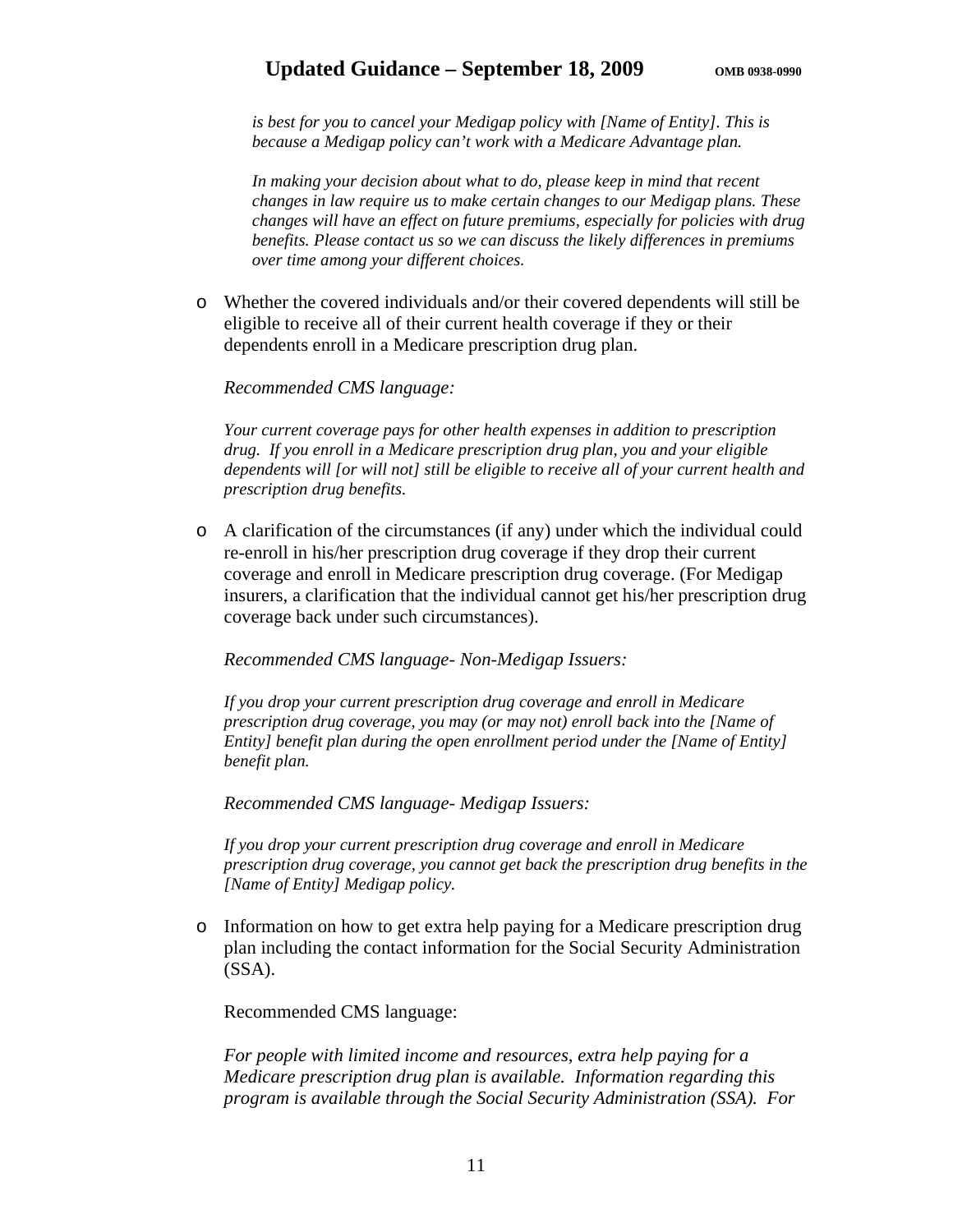## Updated Guidance – September 18, 2009 OMB 0938-0990

*more information about this extra help, visit SSA online at [www.socialsecurity.gov](http://www.socialsecurity.gov/), or call them at 1-800-772-1213 (TTY 1-800-325- 0778).* 

#### *Alternative Form and Manner of Coverage Disclosure from Entity to Beneficiaries*

This guidance clarifies that entities have flexibility in the form and manner of providing Disclosure Notices to beneficiaries. The notice need not be sent as a separate mailing. The Disclosure Notice may be provided with other plan participant information materials (including enrollment and/or renewal materials). The entity may provide a single disclosure notice to the covered Medicare individual and all his/her Medicare eligible dependent(s) covered under the same plan. However, the entity is required to provide a separate disclosure notice if it is known that any spouse or dependent that is Medicare eligible resides at a different address than from where the participant/policyholder materials were provided.

Plan Sponsors may use the electronic disclosure requirements outlined at 29 CFR  $§2520.104b-1(c)(1)$  to meet the creditable coverage disclosure requirements under 42 CFR §423.56(c). These requirements allow the entity sponsoring a group health plan to provide a creditable coverage disclosure notice electronically to plan participants who have the ability to access electronic documents at their regular place of work if they have access to the plan sponsor's electronic information system on a daily basis as part of their work duties. If this electronic method of disclosure is chosen, the plan sponsor must inform the plan participant that the participant is responsible for providing a copy of the electronic disclosure to their Medicare eligible dependents covered under the group health plan.

An entity can also provide a Disclosure Notice through electronic means to retirees only if the Medicare eligible individual has indicated to the entity that s/he has adequate access to electronic information. An entity must not take the right to provide materials to an individual via electronic means as a permissible way to deliver documents to all individuals. Before individuals agree to receive their information via electronic means, they must be informed of their right to obtain a paper version, how to withdraw their consent, how to update address information, and be advised of any hardware or software requirements needed to access and retain the creditable coverage disclosure.

If the individual consents to an electronic transfer of the notice, a valid e-mail address must be provided to the entity and the consent from the individual must be submitted electronically to the entity. This ensures the individual's ability to access the information as well as ensures that the system for furnishing these documents results in actual receipt. In addition to having the disclosure notice sent to the individual's email address, the notice (except for personalized notices) must be posted on the entity's website, if applicable, with a link on the entity's home page to the creditable coverage disclosure notice.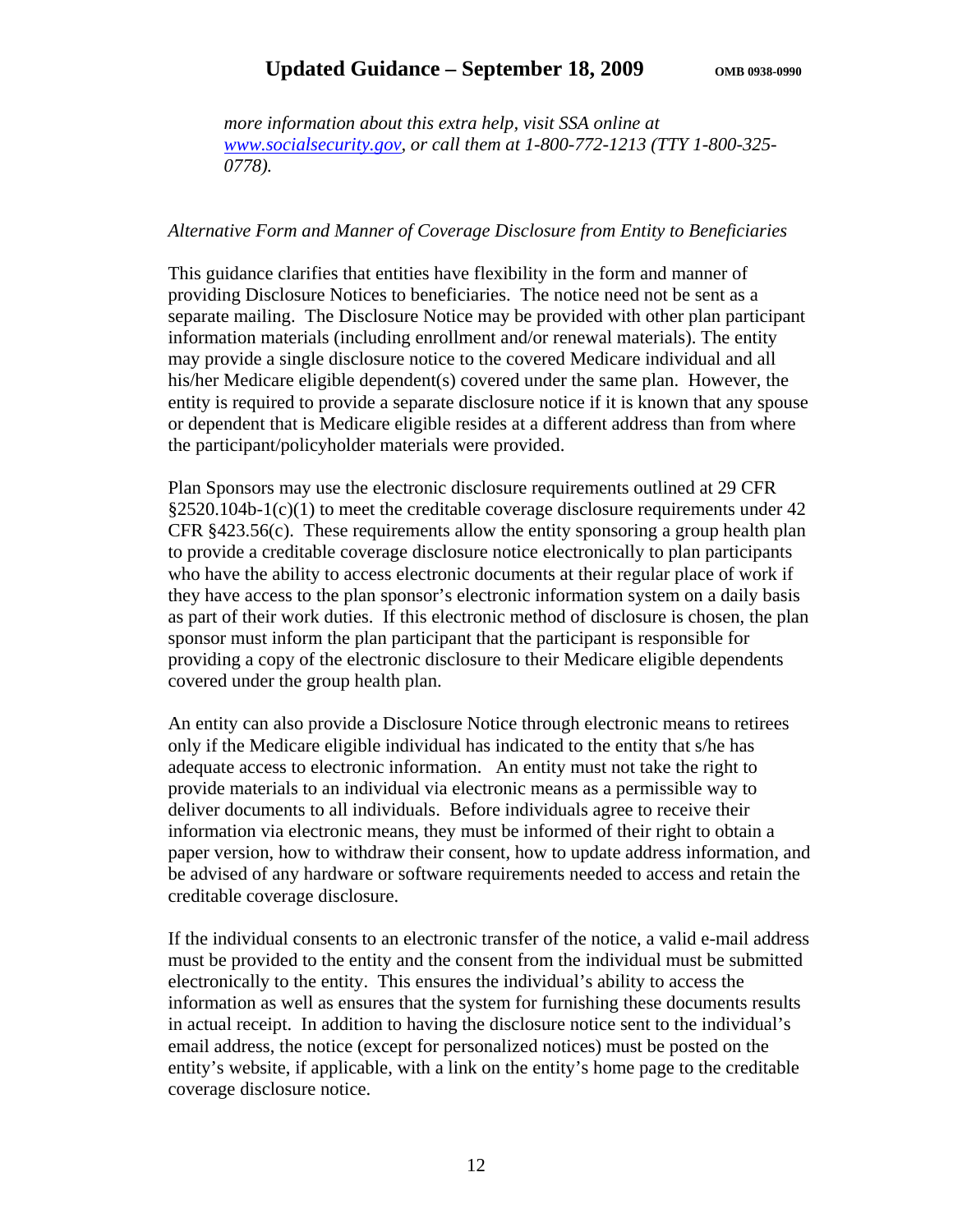If entities choose to incorporate disclosures with other plan participant information, the disclosure must be prominent and conspicuous. This means that the disclosure notice portion of the document (or a reference to the section in the document being provided to the individual that contains the required statement) must be prominently referenced in at least 14-point font in a separate box, bolded, or offset on the first page of the provided plan participant information.

#### *Example of reference to creditable or non-creditable coverage requirements:*

*If you (and/or your dependents) have Medicare or will become eligible for Medicare in the next 12 months, a Federal law gives you more choices about your prescription drug coverage. Please see page xx for more details.* 

#### *Timing of Creditable Coverage Disclosure from Entity to Beneficiaries*

42 CFR §423.56(f) specifies the times when creditable coverage disclosures must be made to Part D eligible individuals. At a minimum, disclosure must be made at the following times:

- 1. Prior to the Medicare Part D Annual Coordinated Election Period (ACEP) beginning November  $15<sup>th</sup>$  through December  $31<sup>st</sup>$  of each year;
- 2. Prior to an individual's Initial Enrollment Period (IEP) for Part D, as described under §423.38(a);
- 3. Prior to the effective date of coverage for any Medicare eligible individual that joins the plan;
- 4. Whenever the entity no longer offers prescription drug coverage or changes the coverage offered so that it is no longer creditable or becomes creditable; and
- 5. Upon request by the individual.<sup>[1](#page-12-0)</sup>

1

If the creditable coverage disclosure notice is provided to all plan participants annually, prior to November  $15<sup>th</sup>$  of each year, CMS will consider items 1 and 2 to be met.

This guidance clarifies that "prior to" means that the individual must have been provided the Disclosure Notice within the past twelve months.

<span id="page-12-0"></span><sup>&</sup>lt;sup>1</sup> Unlike some entities such as group health plans, Medigap issuers do not cover individuals until after they are enrolled in Medicare. Moreover, as of January 1, 2006, Medigap issuers cannot offer for sale any policies with prescription drug coverage. Therefore, only situations 1, 4 and 5 apply to Medigap issuers.